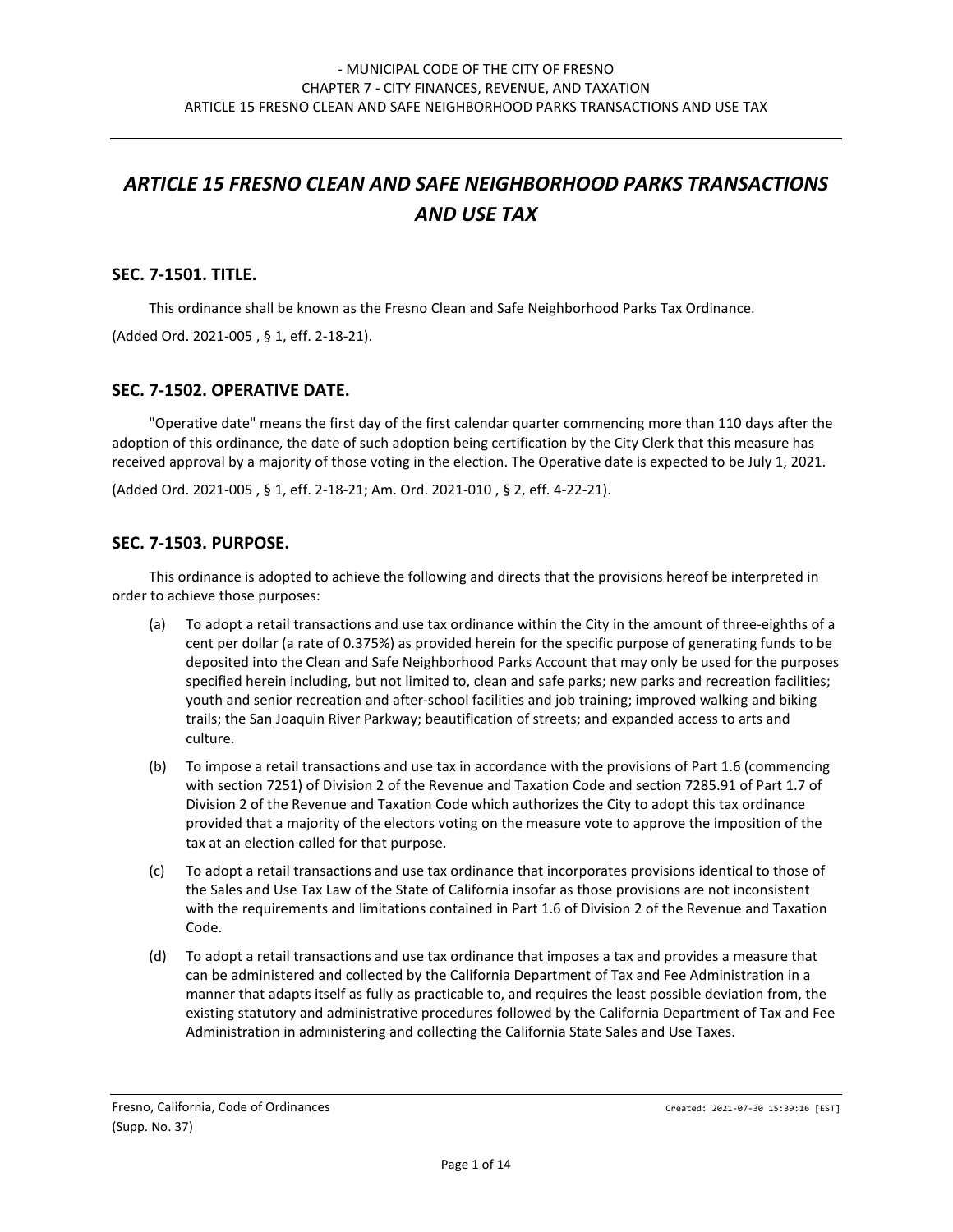- (e) To adopt a retail transactions and use tax ordinance that can be administered in a manner that will be, to the greatest degree possible, consistent with the provisions of Part 1.6 of Division 2 of the Revenue and Taxation Code, minimize the cost of collecting the transactions and use taxes, and at the same time, minimize the burden of record keeping upon persons subject to taxation under the provisions of this ordinance.
- (f) It is the intent of the voters in adopting this ordinance that the expenditures made pursuant to this ordinance shall supplement the levels of spending made by the City of Fresno in Fiscal Year 2017-18 in the areas funded by this ordinance and that the additional expenditures shall not supplant the 2017-18 spending levels.

(Added Ord. 2021-005 , § 1, eff. 2-18-21; Am. Ord. 2021-010 , § 3, eff. 4-22-21).

## **SEC. 7-1504. IMPOSITION OF TAX, DEPOSIT INTO SPECIAL ACCOUNT AND ANNUAL ACCOUNTING.**

The following provisions shall govern the imposition of the transactions and use tax and the deposit and use of revenues generated by this ordinance.

- (a) For the privilege of selling tangible personal property at retail, a transactions tax is hereby imposed upon all retailers in the City at the rate of three-eighths of a cent per dollar of the gross receipts of any retailer (a rate of 0.375%) from the sales of all tangible personal property sold at retail in the City on or after the operative date of this ordinance for a period of 30 years beginning on and after the operative date of this ordinance.
- (b) A use tax is hereby imposed on the storage, use or other consumption in the City of tangible personal property purchased from any retailer on or after the operative date of this ordinance for storage, use or other consumption in said city at the rate of three-eighths of a cent per dollar of the sale price of the property (a rate of 0.375%) for a period of 30 years beginning on and after the operative date of this ordinance. The sales price shall include delivery charges when such charges are subject to the State sales or use tax regardless of the place to which delivery is made.
- (c) The City Controller shall establish a Clean and Safe Neighborhood Parks Account and all retail transactions and use tax proceeds generated by this ordinance shall be deposited by the City Controller into the Clean and Safe Neighborhood Parks Account. Such proceeds shall only be used for the specific purposes identified in Section 7-1506.
- (d) For so long as any proceeds of the retail transactions and use tax remain unexpended, the City Controller shall cause a report to be prepared by an independent auditor and filed with the City Council no later than December 31st of each year, stating: (i) the amount of retail transactions and use tax proceeds collected and expended in the prior fiscal year; and (ii) the status of any projects or description of any programs or services funded from proceeds of the retail transactions and use tax.

(Added Ord. 2021-005 , § 1, eff. 2-18-21).

## **SEC. 7-1505. SEPARATE SECTION WITH TRUE AND IMPARTIAL STATEMENT OF FACTS IDENTIFYING THE TAX AND SPECIFIC LIMITATIONS ON HOW THE REVENUE CAN BE SPENT.**

This ordinance enacts a transactions and use tax in the City at the rate of three-eighths of a cent per dollar to be used only for the purposes in Section 7-1506 including, but not limited to, clean and safe parks; new parks and recreation facilities; youth and senior recreation and after-school facilities and job training; improved walking and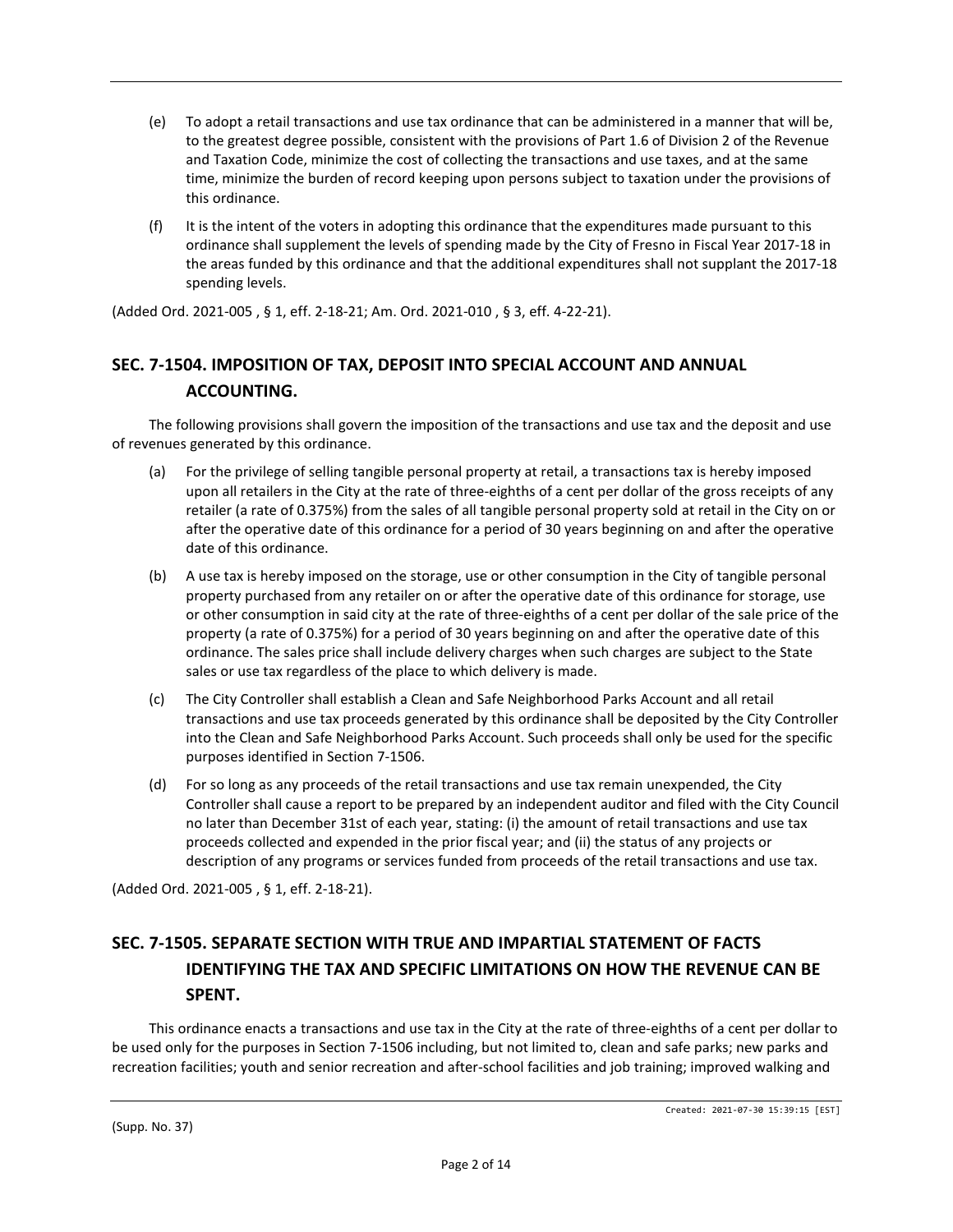biking trails; the San Joaquin River Parkway; beautification of streets; and expanded access to arts and culture. The Expenditure Plan in Section 7-1506 is intended as a specific and legally binding and enforceable limitation on how the proceeds of the transactions and use tax imposed by this ordinance may be spent. The revenues collected as a result of this tax may not be used for any purpose not specifically identified in this ordinance.

(Added Ord. 2021-005 , § 1, eff. 2-18-21).

#### **SEC. 7-1506. EXPENDITURE PLAN.**

The revenues generated by the retail transactions and use tax imposed by this ordinance shall be allocated by the City of Fresno on an annual basis with additional independent oversight provided by the Commission to ensure expenditures are consistent with this Section.

- (a) Funds shall be allocated for programs and projects that do one of the following:
	- (1) Provide clean, safe neighborhoods parks for all Fresno residents;
	- (2) Reduce crime and homelessness in parks;
	- (3) Update and maintain park bathrooms and playgrounds;
	- (4) Reduce graffiti and vandalism in parks;
	- (5) Maintain and improve after-school, youth, and senior recreational programs;
	- (6) Provide job training for at-risk youth and veterans;
	- (7) Beautify landscaping and remove weeds and litter along major roads and highways;
	- (8) Create parks in neighborhoods that don't have good park access, including soccer and sports fields;
	- (9) Improve walking and biking access to parks and trails, including the San Joaquin River Parkway; and
	- (10) Expand access to local arts and cultural programs.
- (b) The funds deposited in to the Clean and Safe Neighborhood Parks Account pursuant to Section 7-1504 shall be expended according to the following schedule:
	- (1) **Improving and Maintaining Safe, Clean Neighborhood Parks and Playgrounds.**
		- (A) Forty-six percent (46%) percent of funds made available from Section 7-1504 shall be dedicated as described in this paragraph.
		- (B) Funds in this paragraph shall be made available for the improvement, restoration, rehabilitation, operations, and maintenance of projects and programs including, but not limited to, the following:
			- i. Park rehabilitation and other capital improvements in existing parks, including lighting;
			- ii. Facility upgrades to improve efficiency and safety;
			- iii. Playgrounds and picnic areas;
			- iv. New restrooms and restroom improvements;
			- v. Park access for individuals with disabilities;
			- vi. Improved maintenance and operations of existing parks;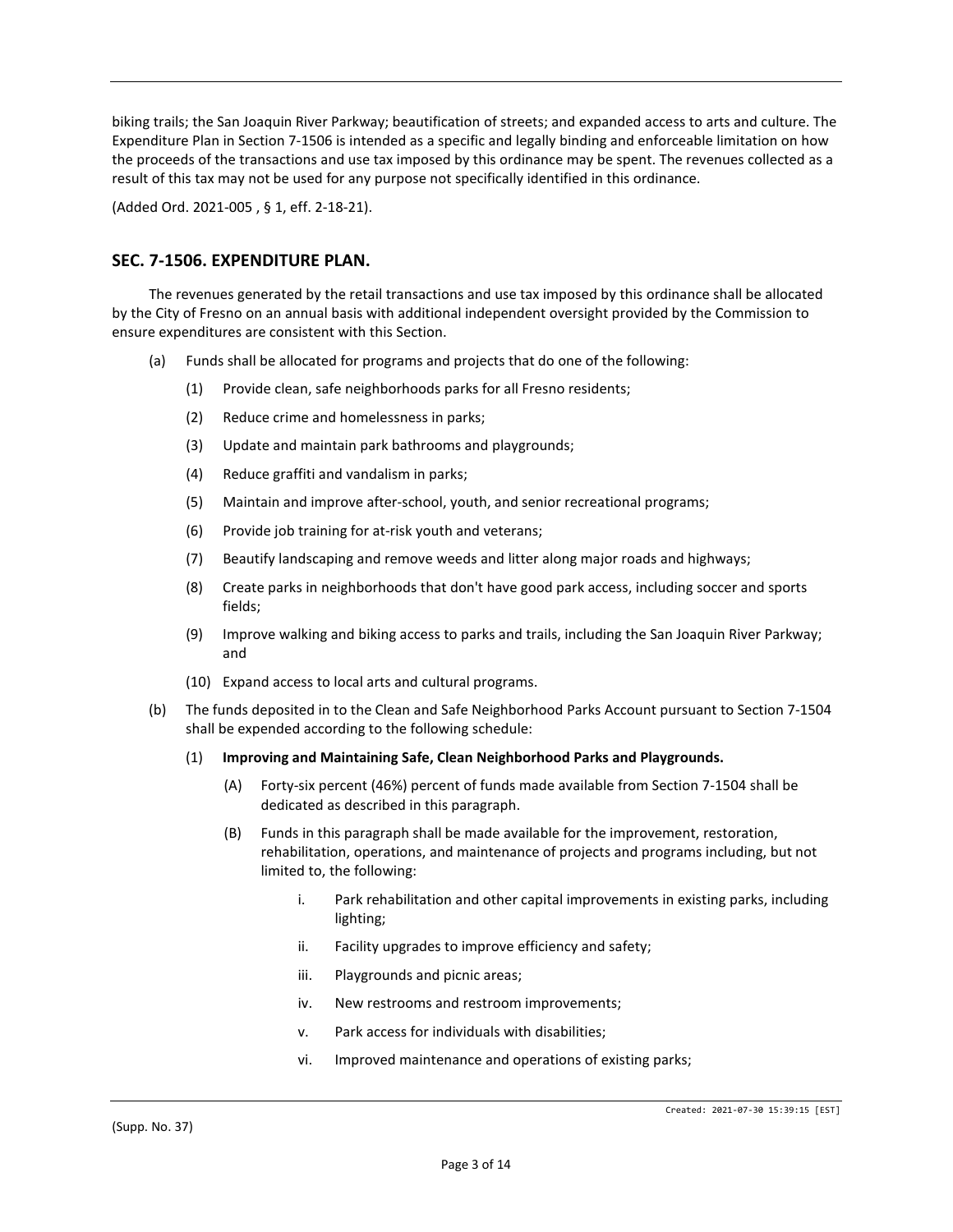- vii. A park ranger program to improve safety in and around park facilities;
- viii. Publicly owned sport facilities and swimming pools;
- ix. City-owned arts, cultural, and recreational facilities located in parks, including Storyland/Playland and the Veterans Memorial Auditorium;
- x. Other projects consistent with the Parks Master Plan, and subsequent updates;
- xi. The planning, designing, engineering, and permitting activities associated with the above improvements.
- (C) Of the funds available pursuant to this paragraph, no less than fifty percent (50%) shall be made available for highest-need neighborhoods as defined in Section 7-1508.
- (D) Except for projects funded pursuant to subparagraph (C), projects that leverage state, federal, or philanthropic funding shall receive funding priority.
- (E) Of the funds available pursuant to this paragraph, no less than five million dollars (\$5,000,000) annually shall be designated for improving operations and maintenance of existing parks and facilities.
- (F) Projects funded pursuant to this paragraph shall attempt to provide multiple benefits, including water conservation, air quality improvements, climate pollution reductions, habitat protection, and public health improvements.

#### (2) **New Neighborhood Parks; Senior and Youth Recreation Facilities.**

- (A) Twenty-one point five (21.5%) of the funds made available from Section 7-1504 shall be made available on an annual basis to improve the park system by investing in new park development and recreational facilities consistent with the Plan.
- (B) Funds in this paragraph shall be made available for acquisition, development, operations, maintenance and improvement projects including, but not limited to, the following:
	- i. New neighborhood parks, pocket parks, and community gardens;
	- ii. Public restrooms in new parks;
	- iii. New senior and community centers associated with the park system;
	- iv. New regional parks located in the City of Fresno;
	- v. Playgrounds and picnic areas in new parks;
	- vi. New public sport facilities and swimming pools;
	- vii. The planning, designing, engineering, and permitting activities associated with the above improvements.
- (C) Of the funds available pursuant to this paragraph, no less than fifty percent (50%) shall be made available for highest-need neighborhoods as defined in Section 7-1508.
- (D) Except for projects funded pursuant to subparagraph (C), projects that leverage state, federal or private funding shall receive funding priority.
- (E) Projects funded pursuant to this paragraph shall attempt to provide multiple benefits, including water conservation, air quality improvements, climate pollution reductions, habitat protection, and community health improvements that result in reduced health burdens.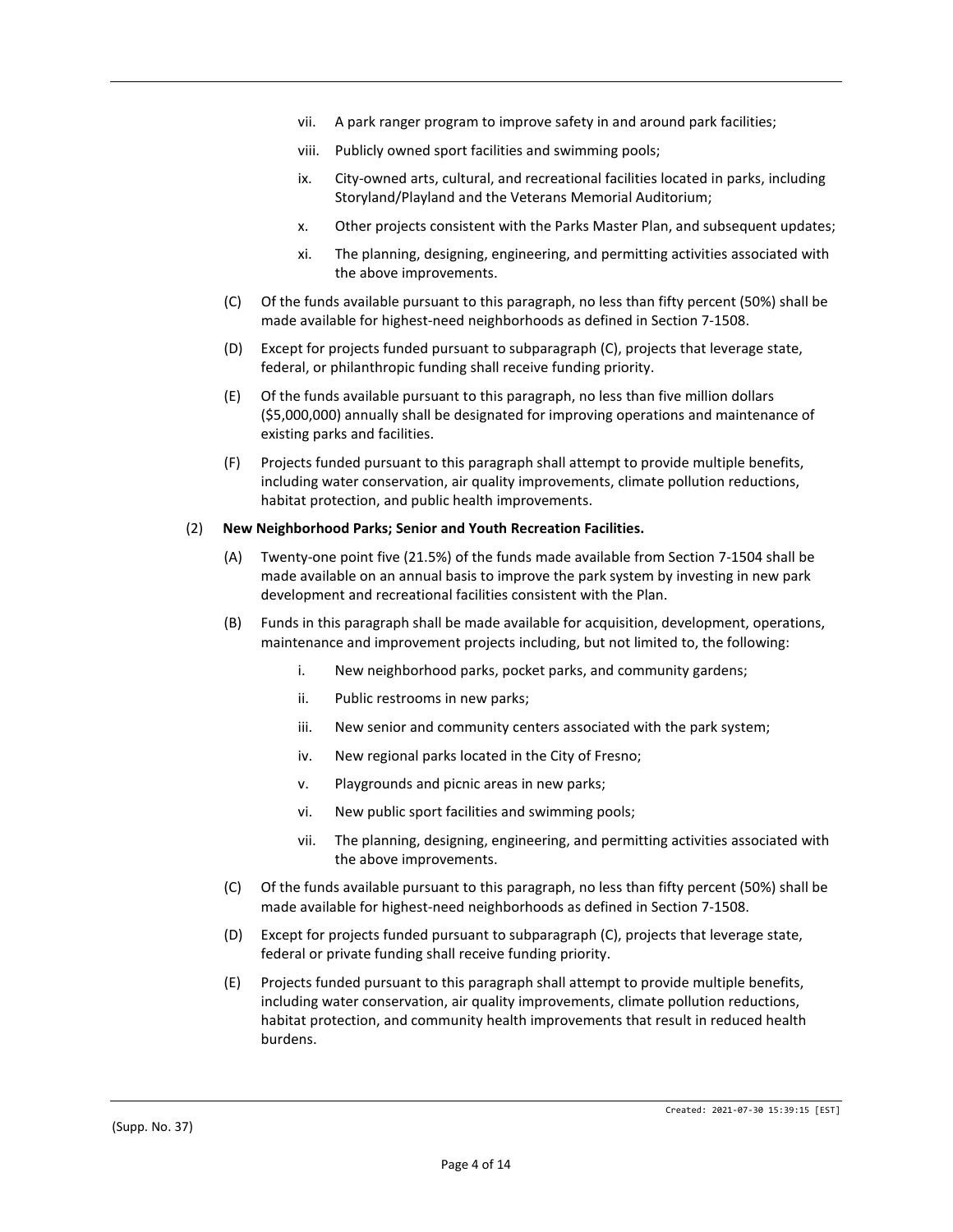- (3) **Youth and Senior Recreation Programs; After School Programs; and Job Training for Youth and Veterans.**
	- (A) Eight point five percent (8.5%) of the funds made available from Section 7-1504 shall be dedicated as described in this paragraph.
	- (B) Funds in this paragraph shall be available for the planning and delivery of projects and programs including, but not limited to, the following:
		- i. Physical activity programming that promotes recreation and accessibility to recreational facilities;
		- ii. Sports, arts and active programs;
		- iii. Community and senior recreation center programs;
		- iv. Swimming and water-oriented recreation programs;
		- v. Junior lifeguard, science and education, summer day camps, and other youthoriented programs;
		- vi. After-school programs for youth;
		- vii. Job-training and employment opportunities for youth, young adults, and veterans.
	- (C) Of the funds made available from this paragraph, not less than fifty percent (50%) shall be made available on an annual basis for programs that provide job training, career development, or both, to youth, young adults and veterans, including education and/or certification for jobs within the conservation, science, arts, green technology, and parks and recreation fields.
	- (D) Programs funded pursuant to this paragraph shall prioritize service for at-risk youth and seniors as defined by the PARCS Department, in conjunction with the Commission.

#### (4) **Expanded Access to Arts and Culture.**

- (A) Twelve percent (12%) percent of the funds made available from Section 7-1504 shall be made available on an annual basis to invest in competitive grants for nonprofit organizations that support and expand access to arts and cultural programming.
- (B) Grants funded pursuant to this paragraph shall be implemented by the Commission in partnership with the Fresno Arts Council, or its successor local arts agency, using multiple solicitations that allow for a diverse set of programs, with different program sizes and reach, including core operating and project-support grants, to be funded. The Commission shall ensure that grant applications are reviewed in a transparent, competitive process.
- (C) Prior to the implementation of subparagraph (B), the Commission shall work in partnership with the Fresno Arts Council, and local arts and cultural stakeholders, to develop a Cultural Arts Plan for the City of Fresno that would identify needs in the arts and cultural community; prioritize outcomes and investments; and develop a vision and goals for the future of Fresno arts and cultural programs that are reflective of the cultural, demographic, and geographic diversity of Fresno. This process shall include a robust community engagement process, including multiple public meetings. The Cultural Arts Plan shall be updated every five years by the Commission.
- (D) Funding for operating support distributed pursuant to this paragraph shall support organizational stability for arts and cultural organizations that reflect the cultural, geographic and demographic diversity of the City of Fresno; and reflect the proportion of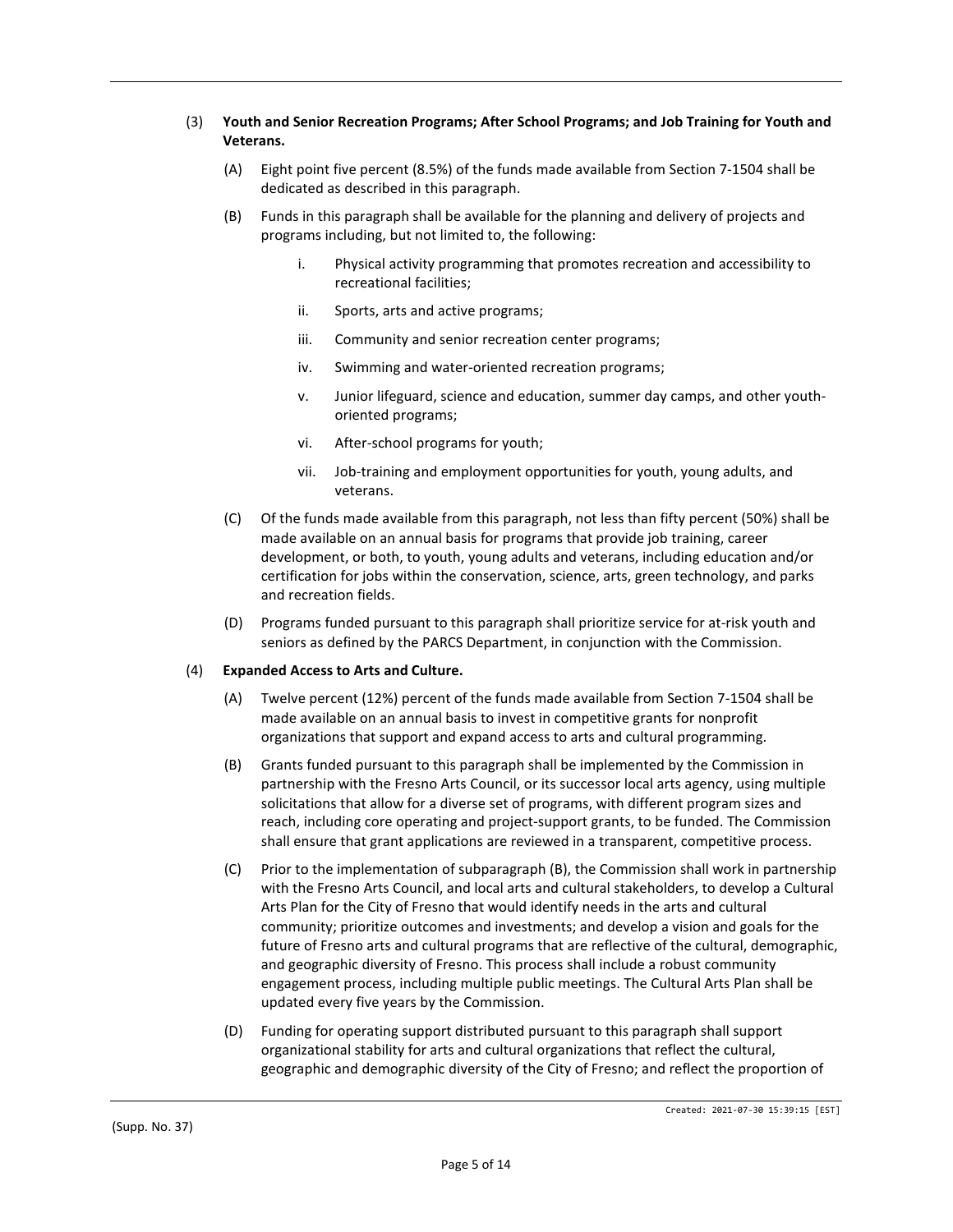each grantee's overall operations that serves residents within, or visitors to, the City of Fresno sphere of influence.

- (E) Grants funded pursuant to subparagraph (B) shall prioritize organizations and programs that support and expand diverse public or youth engagement and equity.
- (5) **Safe Walking and Biking Trails; Street Beautification and Litter Removal; and the San Joaquin River Parkway.**
	- (A) Eleven point twenty-five percent (11.25%) of the funds made available from Section 7-1504 shall be dedicated as described in this paragraph.
	- (B) Of the funds made available pursuant to this paragraph, forty-seven percent (47%) shall be made available for acquisition, development, improvement, restoration, operations, maintenance, or rehabilitation projects including:
		- i. Trail development, including bike, pedestrian and equestrian trials, as identified in the Active Transportation Plan, including trails that support safe routes to schools;
		- ii. Urban greening and tree planting along designated trails in the Active Transportation Plan;
		- iii. The planning, designing, engineering, and permitting activities associated with the above improvements.
	- (C) Of the funds made available pursuant to subparagraph (B), no more than twenty percent (20%) of the funds shall be made available for operations and maintenance of trails.
	- (D) Of the funds made available pursuant to subparagraph (B), no less than twenty-five percent (25%) of the funds shall be prioritized for Class I and Class IV pedestrian and bicycle pathways along the "Priority Network" as identified in the Active Transportation Plan.
	- (E) Of the funds made available pursuant to this paragraph, eighteen percent (18%) shall be made available for operations and projects consistent with the San Joaquin River Parkway Master Plan, in coordination with the San Joaquin River Conservancy and the San Joaquin River Parkway Trust.
	- (F) Of the funds made available pursuant to this paragraph, thirty-five percent (35%) shall be made available for development, improvement, restoration, maintenance, or rehabilitation of projects including, but not limited to, the following:
		- i. Litter and debris removal along major roads and streets within the City of Fresno, and along highways within the City of Fresno and its county islands;
		- ii. Landscape beautification and restoration projects along major roads and streets within the City of Fresno, and along highways within the City of Fresno and its county islands;
		- iii. The planning, designing, engineering, and permitting of activities associated with the above improvements.
	- (G) Of the funds made available pursuant to subparagraph (F), prioritization shall be given to projects that
		- i. Reduce overall water usage or include drought-tolerant plantings in landscaping;
		- ii. Leverage local, state, federal and private funding.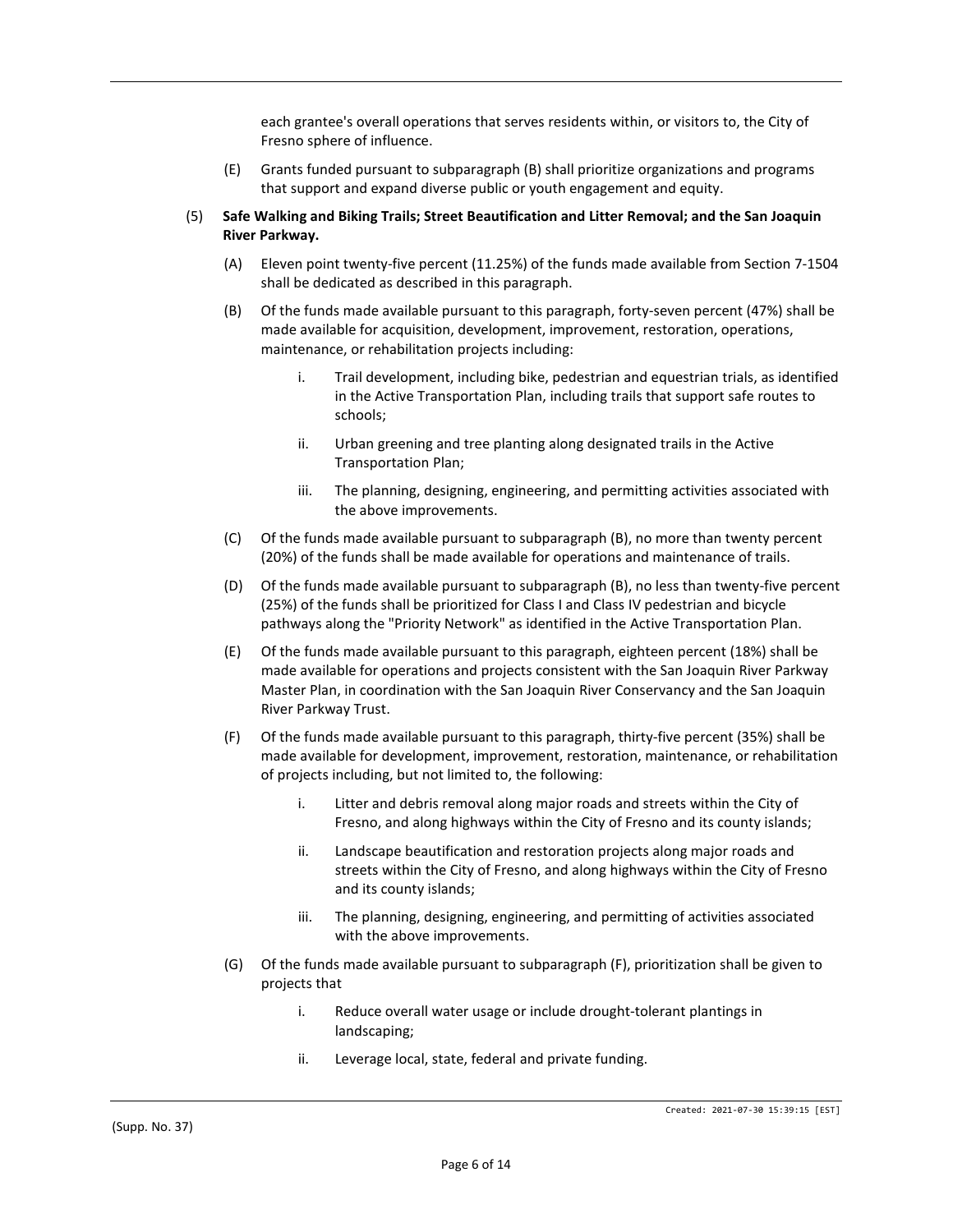(H) Where appropriate, projects funded pursuant to subparagraph (F) shall be coordinated with Caltrans.

(Added Ord. 2021-005 , § 1, eff. 2-18-21).

#### **SEC. 7-1507. DEFINITIONS.**

The following definitions shall apply to this Measure:

- (a) "Active Transportation Plan" means the City of Fresno's currently adopted Active Transportation Plan, or any subsequent update.
- (b) "City" means the City of Fresno.
- (c) "Department" means the City of Fresno Parks, After School, Recreation, and Community Services Department.
- (d) "Commission" means the Parks, Arts and Recreation Commission established in Section 7-1509.
- (e) "Council" means the City of Fresno's City Council.
- (f) "Cultural Facility" means a building owned and/or operated by the City of Fresno which shall be used for the programming, production, presentation, and/or exhibition of natural history and any of the arts and/or cultural disciplines. These disciplines include music, dance, theatre, creative writing, literature, architecture, painting, sculpture, folk arts, photography, crafts, media arts, and visual arts.
- (g) "Highest-need neighborhoods" means those communities as defined pursuant to Section 7-1508.
- (h) "Interpretation" means, a visitor serving amenity that enhances the ability to understand and appreciate the significance and value of natural, historical, cultural and recreational resources that may utilize educational materials in multiple languages, digital information, and the expertise of a naturalist or other skilled specialist.
- (i) "Forest or Forestry" means the cultivation and management of trees in an urban area for their present and potential contribution to the economic, physiological, sociological, and ecological well-being of urban society.
- (j) "The Fresno Arts Council" means the current partnering organization of the City and County of Fresno that is tasked to promote the arts industry, or its successor.
- (k) "Plan" means the Fresno City Master Parks Plan as adopted in 2018 or any subsequently adopted amendments or updates.
- (l) "Joint-use" means shared management of facilities, land, utilities, programs, or other common elements between two or more parties, especially schools and flood control facilities.
- (m) "Multi-benefit project" means a project that maximizes or enhances recreation opportunities and one or more of the following: protection or enhancement of the natural environment, stormwater capture, water and air quality improvements, greenhouse gas emission reductions, carbon sequestration, heatisland reductions; habitat protection and biodiversity, community health improvements that reduce health burdens, or any combination thereof.
- (n) "Nonprofit Organization" means any charitable organization described in Section 501(c)(3) of the Internal Revenue Code of 1986, as amended, which has among its purposes the provision of park, recreation or community services or facilities; art appreciation; trail development or management; gang prevention, intervention, and services for at-risk youth; conservation corps; environmental education and interpretation; or tree-planting.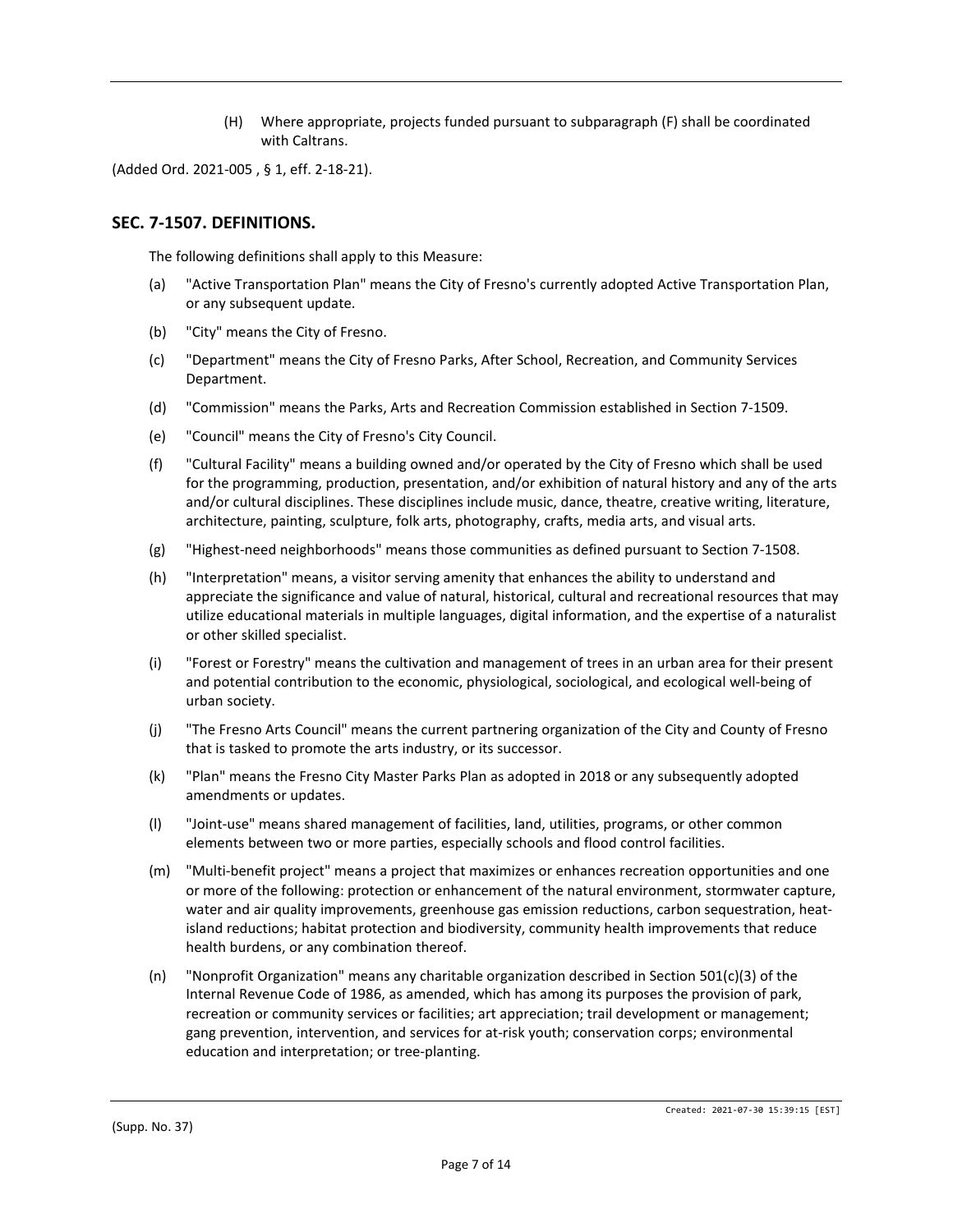- (o) "Park" means those facilities described in the Plan or subsequently added to the City's public park system.
- (p) "State" means the State of California, except as otherwise provided herein.
- (q) "Veterans" means any person who served in the United States armed forces as defined by Title 38 of the Code of Federal Regulations.

(Added Ord. 2021-005 , § 1, eff. 2-18-21).

#### **SEC. 7-1508. PROGRAM IMPLEMENTATION AND FISCAL CONTROLS.**

- (a) Authority to expend funds, issue grants, or enter into contracts or memoranda of understanding relating to the revenues deposited into the Clean and Safe Neighborhood Parks Account pursuant to Section 7-1504 is delegated to the City of Fresno, provided that no expenditures may be made from the Account except as provided in this ordinance.
- (b) In an effort to provide efficient administration and implementation of the program and project funding pursuant to this ordinance, the City may enter into interagency agreements with city departments, local agencies, county and/or state agencies, and provide grants to nonprofit organizations.
- (c) Of the funds made available pursuant to this ordinance, the City may periodically dedicate a portion of funds to competitive grant solicitations for local education agencies, public agencies, and nonprofit organizations to develop and implement projects and programs.
- (d) Of the funds made available pursuant to this ordinance, the City shall promote the use of the local conservation corps and other local youth and veteran training programs in the implementation of programs and projects funded.
- (e) Identification of highest-needs neighborhoods:
	- (1) Up to and including December 31, 2021, the City, in conjunction with the Commission, shall define the highest-need neighborhoods as those areas that are located within census tracts that rank within the top twenty-five percent (25%) of Fresno census tracts as identified in the State's CalEnviroScreen 3.0; and whose nearest park is identified as being in poor condition, according to the Plan, or is located within a priority zone for new parks, as defined by the Plan.
	- (2) No later than January 1, 2022, the City, in conjunction with the Commission, shall adopt a new definition of highest-needs neighborhoods, after conducting a public process, to be updated every three years and included in subsequent updates to the Plan. The City and Commission shall create a weighted index incorporating the following data in developing the definition:
		- (A) Existing conditions of parks and facilities based on needs assessment data in the Plan;
		- (B) The proportion of the population that lives within walking distance (1/2 mile) to a park;
		- (C) Park acreage per 1,000 residents;
		- (D) Population density;
		- (E) Neighborhood youth and senior population;
		- (F) Neighborhood safety;
		- (G) Neighborhoods of concentrated poverty;
		- (H) Pollution burden, as defined by CalEnviroScreens 3.0, or subsequent updates;
		- (I) Pre-term birth rates;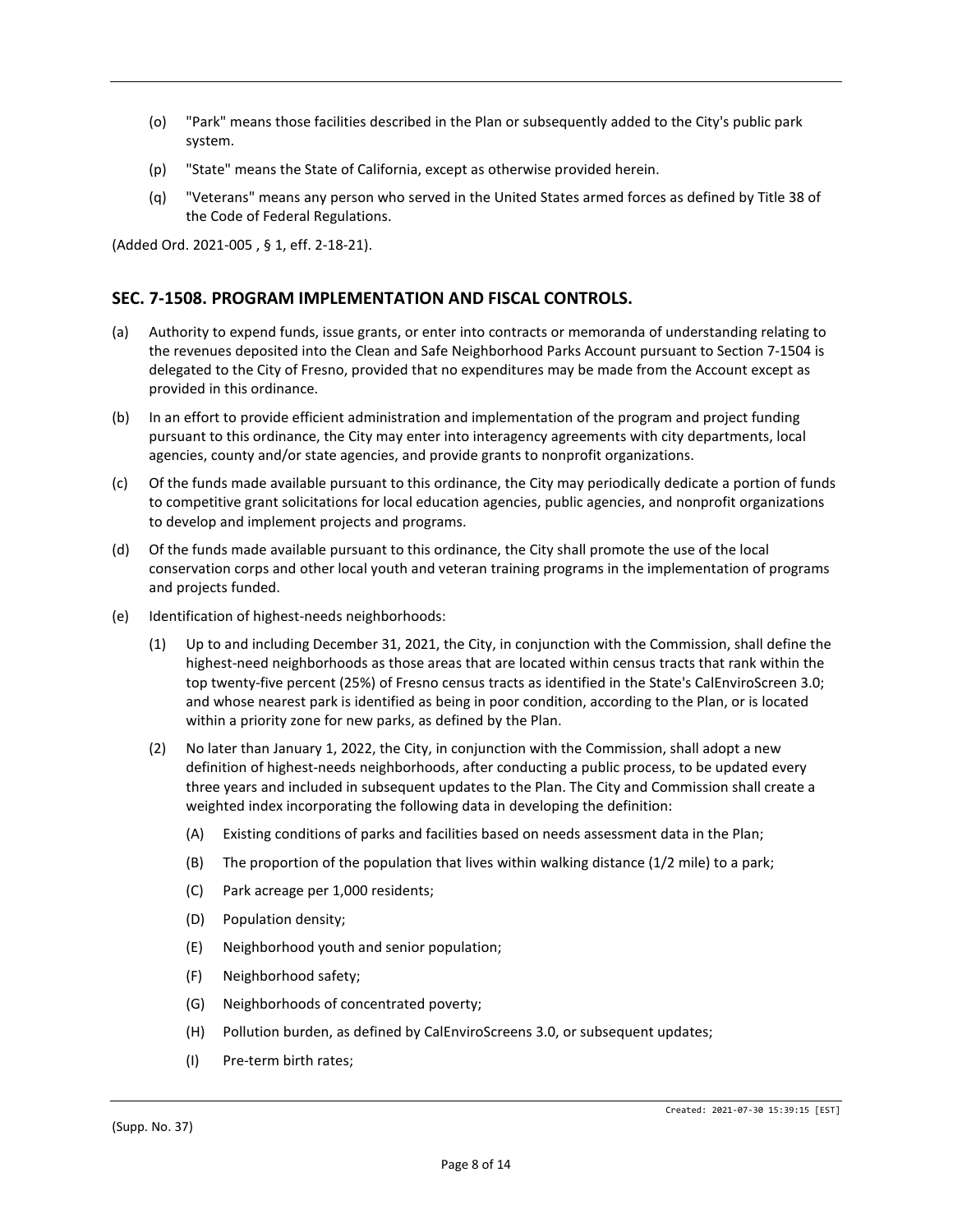- (J) Years of potential life lost;
- (K) Neighborhood composite mortality rate.
- (3) In making the expenditures provided in Section 7-1506, the City shall be permitted to use no more than two percent (2%) of the funds allocated pursuant to each paragraph of that Section on an annual basis for administrative costs associated with the delivery of programs and projects pursuant to each paragraph.
- (4) Starting with the 2029-30 fiscal year, the City may adjust the percentage funding allocations within each paragraph of Section 7-1506(b) by up to two percentage points each year, and between paragraphs of Section 7-1506(b) by up to one-half percentage point each year.
- (5) Up to zero point seventy-five percent (0.75%) of the total funds made available pursuant to this Measure shall be made available on an annual basis to invest in program implementation, planning and plan updates, program and project innovation, and audit and oversight support to ensure the investments made by the citizens of Fresno create a world class set of facilities and programs and that funds are spent in accordance with the voters' will, including, but not limited to the following:
	- (A) Technology, community outreach, and technical assistance for program implementation;
	- (B) Interpretation and special language needs;
	- (C) Strategic planning and updates to the Parks Master Plan and Cultural Arts Plan;
	- (D) Costs associated with program oversight and accountability, including audits.

(Added Ord. 2021-005 , § 1, eff. 2-18-21; Am. Ord. 2021-010 , §§ 4, 5, eff. 4-22-21).

#### **SEC. 7-1509. FISCAL OVERSIGHT AND BUDGET ACCOUNTABILITY.**

- (a) A new Parks, Recreation and Arts Commission consisting of nine (9) members is hereby created, to be appointed by the Mayor with approval by the City Council in accordance with Article IX of the Fresno City Charter.
- (b) The Mayor and City Council shall appoint all members of the Commission no later than June 30, 2021.
- (c) The membership of the Commission shall reflect the cultural, demographic, and geographic diversity of the City of Fresno, with at least one-third of the Commissioners residing in highest-need neighborhoods, as defined in Section 7-1508.
- (d) The Commission shall include members with the following areas of demonstrated expertise:
	- (1) Community parks and open space management;
	- (2) Youth development or recreation programs;
	- (3) Trails and San Joaquin River Parkway development and programming;
	- (4) Arts and culture programming;
- (e) The Commission shall have primary authority on behalf of the City to:
	- (1) Conduct hearings and receive public input on allocations related to this ordinance, updates to the Parks Master Plan and Cultural Arts Plan, and annual PARCS Department Budget and Capital Improvement Plans; make recommendations to the City Council;
	- (2) Review City staff recommendations for budget allocations related to this ordinance to ensure consistency with the ordinance and Expenditure Plan; make recommendations to the City Council for adoption of expenditures in connection with annual budget process and any amendments thereto;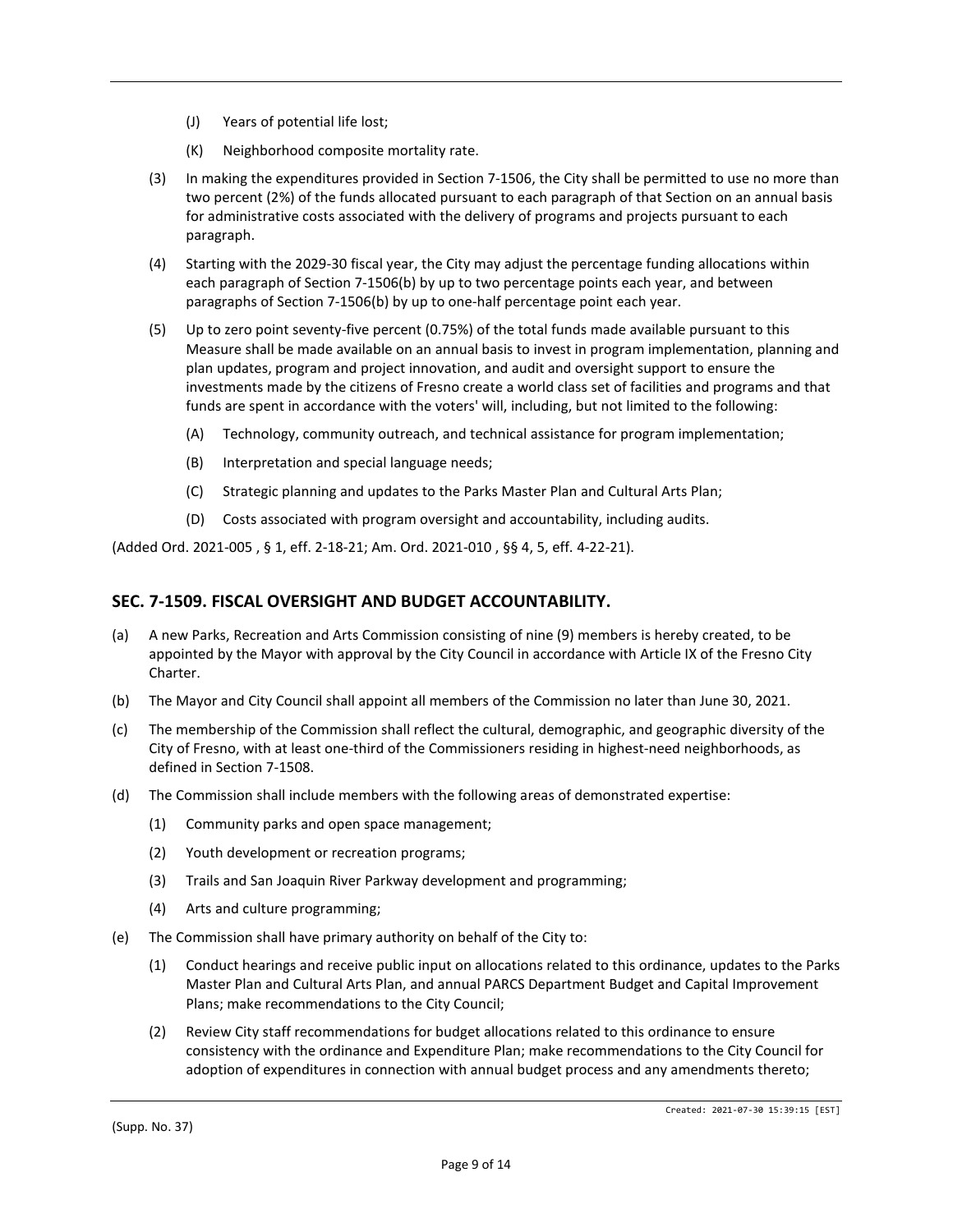- (3) Review and recommend for City adoption guidelines for competitive grant programs established with funds from this Measure;
- (4) Oversee development and recommend City Council adoption of the Cultural Arts Plan and subsequent updates;
- (5) Review and make recommendations to the Mayor and City Council on fees related to parks, trails, and open space;
- (6) Review the Controller's annual independent audit of the Clean and Safe Neighborhood Parks Account; ensure that a complete accounting of all expenditures each year is published and posted on a publicly accessible website;
- (7) Every five years, submit an evaluation of the program to the public and the City of Fresno;
- (8) Provide input on an annual report prepared by City staff that includes:
	- (A) Update on the percentage of Fresnans that live within ½ mile of a park;
	- (B) Update on the number and percentage of Fresnans accessing PARCS programs;
	- (C) Update on the implementation of the Parks Master Plan;
	- (D) Update on the implementation of the Active Transportation Plan;
	- (E) Update on the implementation of deferred maintenance and improvements to existing parks and recreational facilities in the City.
- (f) The City Council shall have the authority to further define the role and powers of the Commission by adopting implementing ordinances and revising them over time.
- (g) In consultation with the City Attorney, City Clerk, and appropriate City staff, the Commission shall have authority to determine operating procedures consistent with the City Charter and the Municipal Code, including the other provisions of this ordinance.
- (h) The Commission shall hold public meetings and operate pursuant to California Government Code section 54950.
- (i) The Commission members shall be governed by and comply with State conflict of interest laws (e.g., Government Code section 87000 et seq. and section 1090 et seq.) and the City's conflict of interest policies.

(Added Ord. 2021-005 , § 1, eff. 2-18-21; Am. Ord. 2021-010 , § 6, eff. 4-22-21).

#### **SEC. 7-1510. MISCELLANEOUS PROVISIONS.**

- (a) Parks or other public facilities acquired, developed, rehabilitated or maintained with funds from this Measure shall be open, accessible, and affordable to the public without discrimination as to race, color, sex, sexual orientation, age, religious belief, national origin, marital status, physical or medical handicap, medical condition or place of residence.
- (b) The department shall not sell bonds secured by any revenues made available by this ordinance.
- (c) The City shall not use funds generated from this resolution to develop facilities on existing or former landfills or waste refuse facilities.
- (d) No provision of this ordinance shall be construed as authorizing the condemnation of privately-owned lands. Acquisition of property through eminent domain shall be strictly prohibited with the funds generated by this ordinance.

(Supp. No. 37)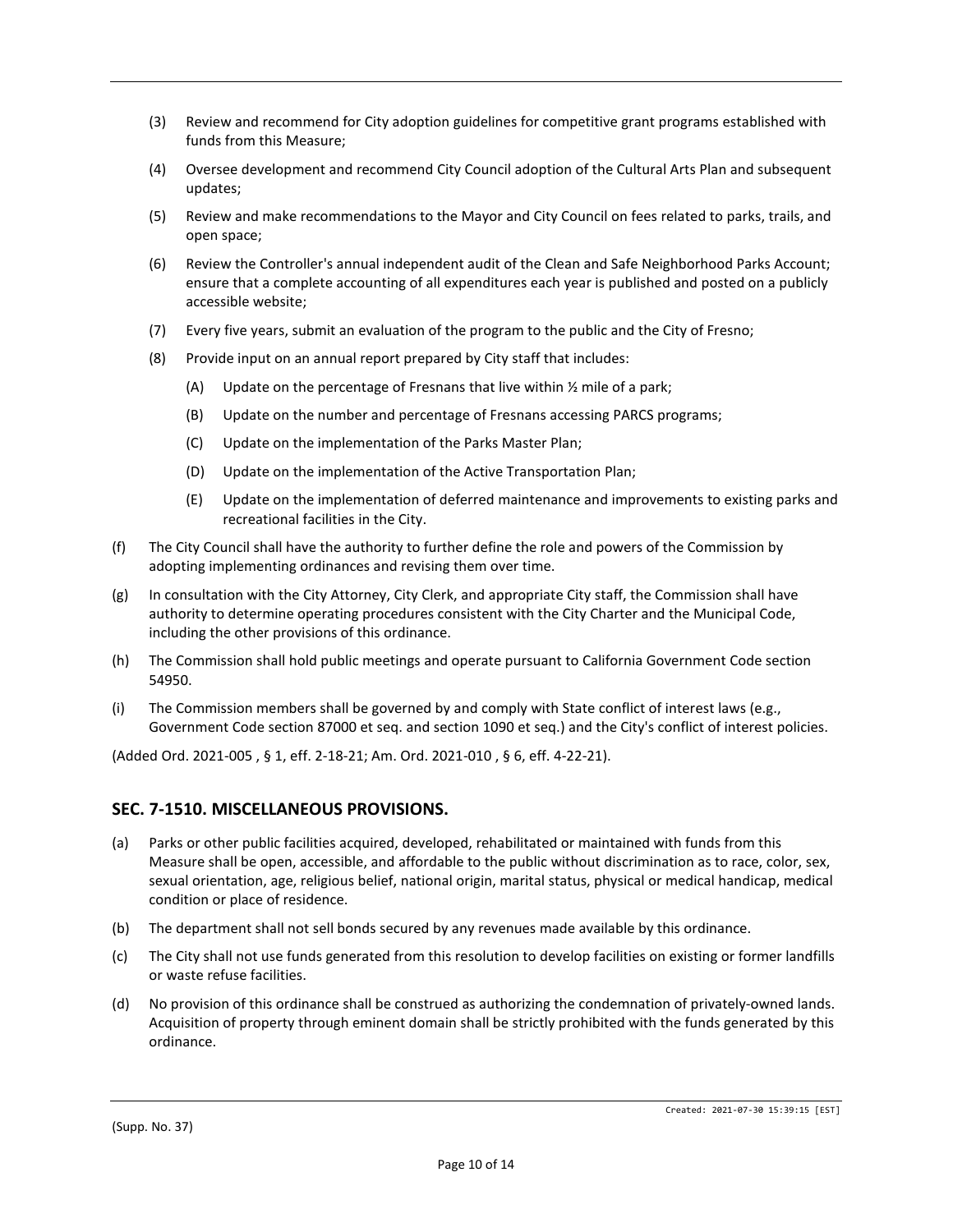- (e) Reasonable public access to lands acquired in fee simple with funds made available pursuant to this ordinance shall be provided except where that access may interfere with resource protection or to ensure public safety. For purposes of this ordinance, reasonable public access shall include parking and public restrooms.
- (f) All real property acquired pursuant to this ordinance shall be acquired in compliance with Chapter 16 (commencing with Section 7260) of Division 7 of Title 1 of the California Government Code. Public Agencies and Nonprofit Organizations receiving funds pursuant to this resolution shall certify compliance to the City. Funds disbursed to a Public Agency in accordance with this ordinance may be expended by that agency pursuant to an agreement, or by an entity, authorized or established pursuant to Article 1 (commencing with Section 6500) of Chapter 5 of Division 7 of Title 1 of the Government Code.

(Added Ord. 2021-005 , § 1, eff. 2-18-21).

### **SEC. 7-1511. CONTRACT WITH THE STATE.**

Prior to the operative date, the City shall contract with the California Department of Tax and Fee Administration to perform all functions incident to the administration and operation of this retail transactions and use tax ordinance; provided, that if the city shall not have contracted with the California Department of Tax and Fee Administration prior to the operative date, it shall nevertheless so contract and in such case the operative date shall be the first day of the first calendar quarter following the execution of such a contract.

(Added Ord. 2021-005 , § 1, eff. 2-18-21; Am. Ord. 2021-010 , § 7, eff. 4-22-21).

#### **SEC. 7-1512. PLACE OF SALE.**

For the purpose of this ordinance, all retail transactions are consummated at the place of business of the retailer unless the tangible personal property sold is delivered by the retailer or his agent to an out-of-state destination or to a common carrier for delivery to an out-of-state destination. The gross receipts from such sales shall include delivery charges, when such charges are subject to the State sales and use tax, regardless of the place to which delivery is made. In the event a retailer has no permanent place of business in the State or has more than one place of business, the place or places at which the retail sales are consummated, for the purposes of this ordinance, shall be determined under rules and regulations to be prescribed and adopted by the California Department of Tax and Fee Administration.

(Added Ord. 2021-005 , § 1, eff. 2-18-21; Am. Ord. 2021-010 , § 8, eff. 4-22-21).

#### **SEC. 7-1513. ADOPTION OF PROVISIONS OF STATE LAW.**

Except as otherwise provided in this ordinance and except insofar as they are inconsistent with the provisions of Part 1.6 of Division 2 of the Revenue and Taxation Code, all of the provisions of Part 1 (commencing with section 6001) of Division 2 of the Revenue and Taxation Code are hereby adopted and made a part of this ordinance as though fully set forth herein.

(Added Ord. 2021-005 , § 1, eff. 2-18-21).

#### **SEC. 7-1514. LIMITATIONS ON ADOPTION OF STATE LAW AND COLLECTION OF TAXES.**

In adopting the provisions of Part 1 of Division 2 of the Revenue and Taxation Code: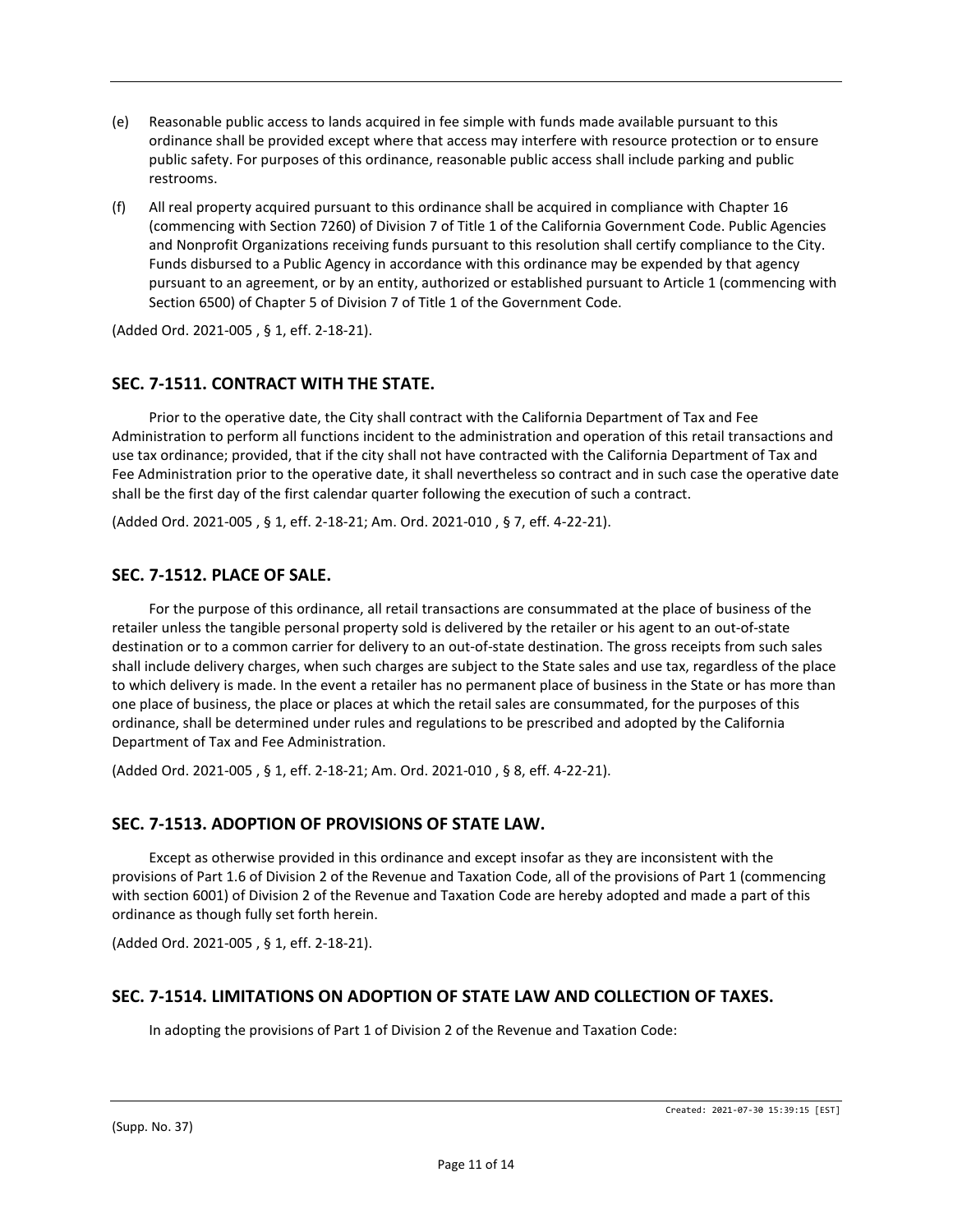- (a) Wherever the State of California is named or referred to as the taxing agency, the name of this City shall be substituted therefor. However, the substitution shall not be made:
	- (1) When the word "State" is used as part of the title of the State Controller, State Treasurer, California Department of Tax and Fee Administration, State Treasury, or the Constitution of the State of California.
	- (2) Where the result of that substitution would require action to be taken by or against this City or any agency, officer or employee thereof rather than by or against the California Department of Tax and Fee Administration, in performing the functions incident to the administration or operation of this ordinance.
	- (3) In those sections, including, but not necessarily limited to sections referring to the exterior boundaries of the State of California, where the result of the substitution would be to:
		- (A) Provide an exemption from this tax with respect to certain sales, storage, use or other consumption of tangible personal property which would not otherwise be exempt from this tax while such sales, storage, use or other consumption remain subject to tax by the State under the provisions of Part 1 of Division 2 of the Revenue and Taxation Code, or;
		- (B) Impose this tax with respect to certain sales, storage, use or other consumption of tangible personal property which would not be subject to tax by the State under the said provision of that code.
	- (4) In sections 6701, 6702 (except in the last sentence thereof), 6711, 6715, 6737, 6797, or 6828 of the Revenue and Taxation Code.
- (b) The word "City" shall be substituted for the word "State" in the phrase "retailer engaged in business in this State" in section 6203 of the Revenue and Taxation Code, and in the definition of that phrase in section 6203.
- (1) "A retailer engaged in business in the City" shall also include any retailer that, in the preceding calendar year or the current calendar year, has total combined sales of tangible personal property in this state or for delivery in the State by the retailer and all persons related to the retailer that exceeds five hundred thousand dollars (\$500,000). For the purposes of this section, a person is related to another person if both persons are related to each other pursuant to Section 267(b) of Title 26 of the United States Code and regulations thereunder.

(Added Ord. 2021-005 , § 1, eff. 2-18-21; Am. Ord. 2021-010 , §§ 9—11, eff. 4-22-21).

#### **SEC. 7-1515. PERMIT NOT REQUIRED.**

If a seller's permit has been issued to a retailer under section 6067 of the Revenue and Taxation Code, an additional transactor's permit shall not be required by this ordinance.

(Added Ord. 2021-005 , § 1, eff. 2-18-21).

### **SEC. 7-1516. EXEMPTIONS AND EXCLUSIONS.**

- (a) There shall be excluded from the measure of the transactions tax and the use tax the amount of any sales tax or use tax imposed by the State of California or by any city, city and county, or county pursuant to the Bradley-Burns Uniform Local Sales and Use Tax Law or the amount of any state-administered transactions or use tax.
- (b) There are exempted from the computation of the amount of transactions tax the gross receipts from: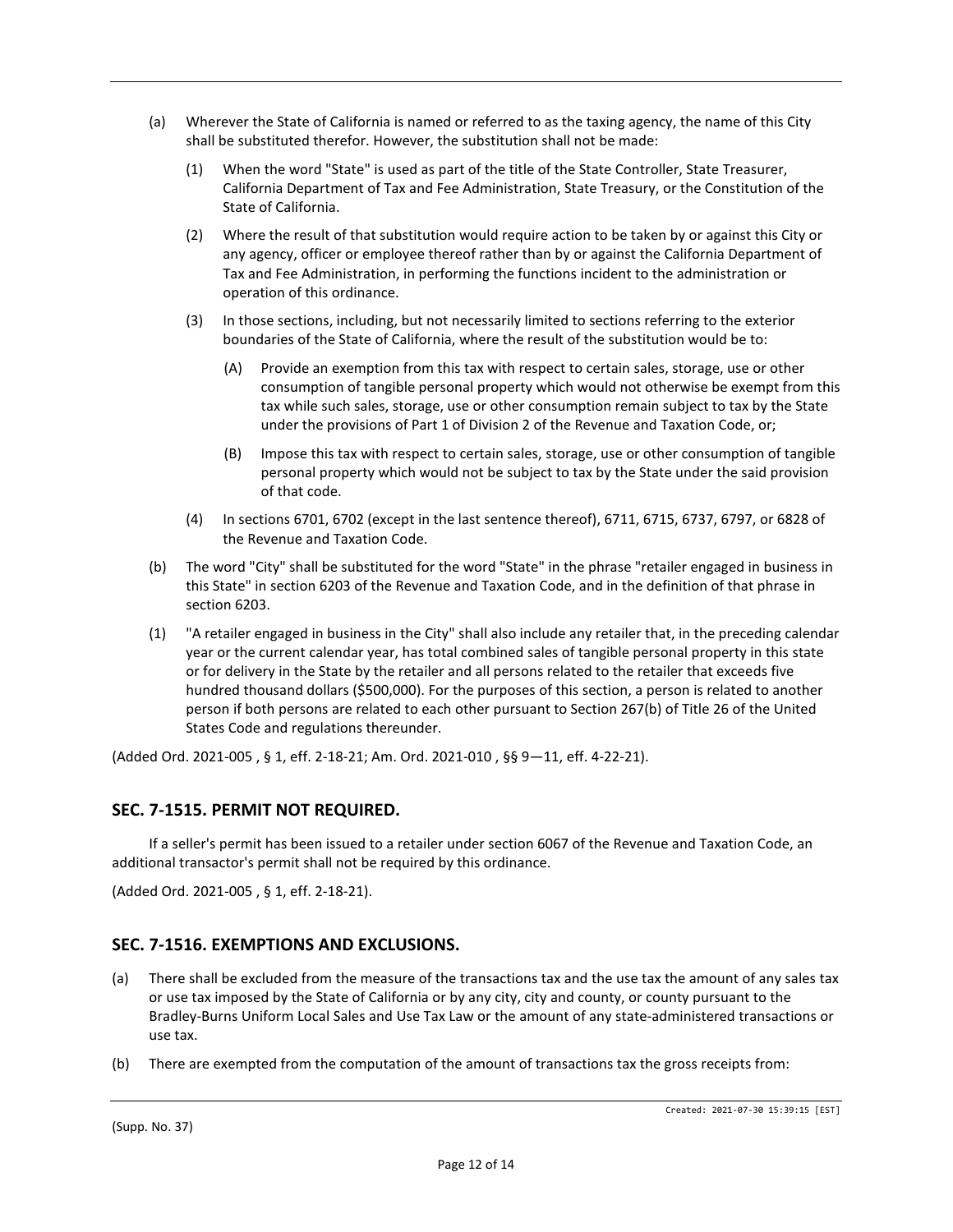- (1) Sales of tangible personal property, other than fuel or petroleum products, to operators of aircraft to be used or consumed principally outside the county in which the sale is made and directly and exclusively in the use of aircraft as common carriers of persons or property under the authority of the laws of this State, the United States, or any foreign government.
- (2) Sales of property to be used outside the City which are shipped to a point outside the City, pursuant to the contract of sale, by delivery to that point by the retailer or his or her agent, or by delivery by the retailer to a carrier for shipment to a consignee at such point. For the purposes of this paragraph, delivery to a point outside the City shall be satisfied:
	- (A) With respect to vehicles (other than commercial vehicles) subject to registration pursuant to Chapter 1 (commencing with section 4000) of Division 3 of the Vehicle Code, aircraft licensed in compliance with section 21411 of the Public Utilities Code, and undocumented vessels registered under Division 3.5 (commencing with section 9840) of the Vehicle Code by registration to an outof-City address and by a declaration under penalty of perjury, signed by the buyer, stating that the address is, in fact, his or her principal place of residence; and
	- (B) With respect to commercial vehicles, by registration to a place of business out-of-City and a declaration under penalty of perjury signed by the buyer, that the vehicle will be operated from that address.
- (3) The sale of tangible personal property if the seller is obligated to furnish the property for a fixed price pursuant to a contract entered into prior to the operative date of this ordinance.
- (4) A lease of tangible personal property which is a continuing sale of that property, for any period of time for which the lessor is obligated to lease the property for an amount fixed by the lease prior to the operative date of this ordinance.
- (5) For purposes of subparagraphs (3) and (4) of this section, the sale or lease of tangible personal property shall be deemed not to be obligated pursuant to a contract or lease for any period of time for which any party to the contract or lease has the unconditional right to terminate the contract or lease upon notice, whether or not that right is exercised.
- (c) There are exempted from the use tax imposed by this ordinance, the storage, use or other consumption in this City of tangible personal property:
	- (1) The gross receipts from the sale of which have been subject to a transactions tax under any stateadministered transactions and use tax ordinance.
	- (2) Other than fuel or petroleum products purchased by operators of aircraft and used or consumed by the operators directly and exclusively in the use of the aircraft as common carriers of persons or property for hire or compensation under a certificate of public convenience and necessity issued pursuant to the laws of this State, the United States, or any foreign government. This exemption is in addition to the exemptions provided in sections 6366 and 6366.1 of the Revenue and Taxation Code.
	- (3) If the purchaser is obligated to purchase the property for a fixed price pursuant to a contract entered into prior to the operative date of this ordinance.
	- (4) If the possession of, or the exercise of any right or power over, the tangible personal property arises under a lease which is a continuing purchase of the property for any period of time for which the lessee is obligated to lease the property for an amount fixed by a lease entered into prior to the operative date of this ordinance.
	- (5) For the purposes of subparagraphs (3) and (4) of this section, the storage, use or other consumption, or possession of, or exercise of any right or power over, tangible personal property shall be deemed not to be obligated pursuant to a contract or lease for any period of time for which any party to the